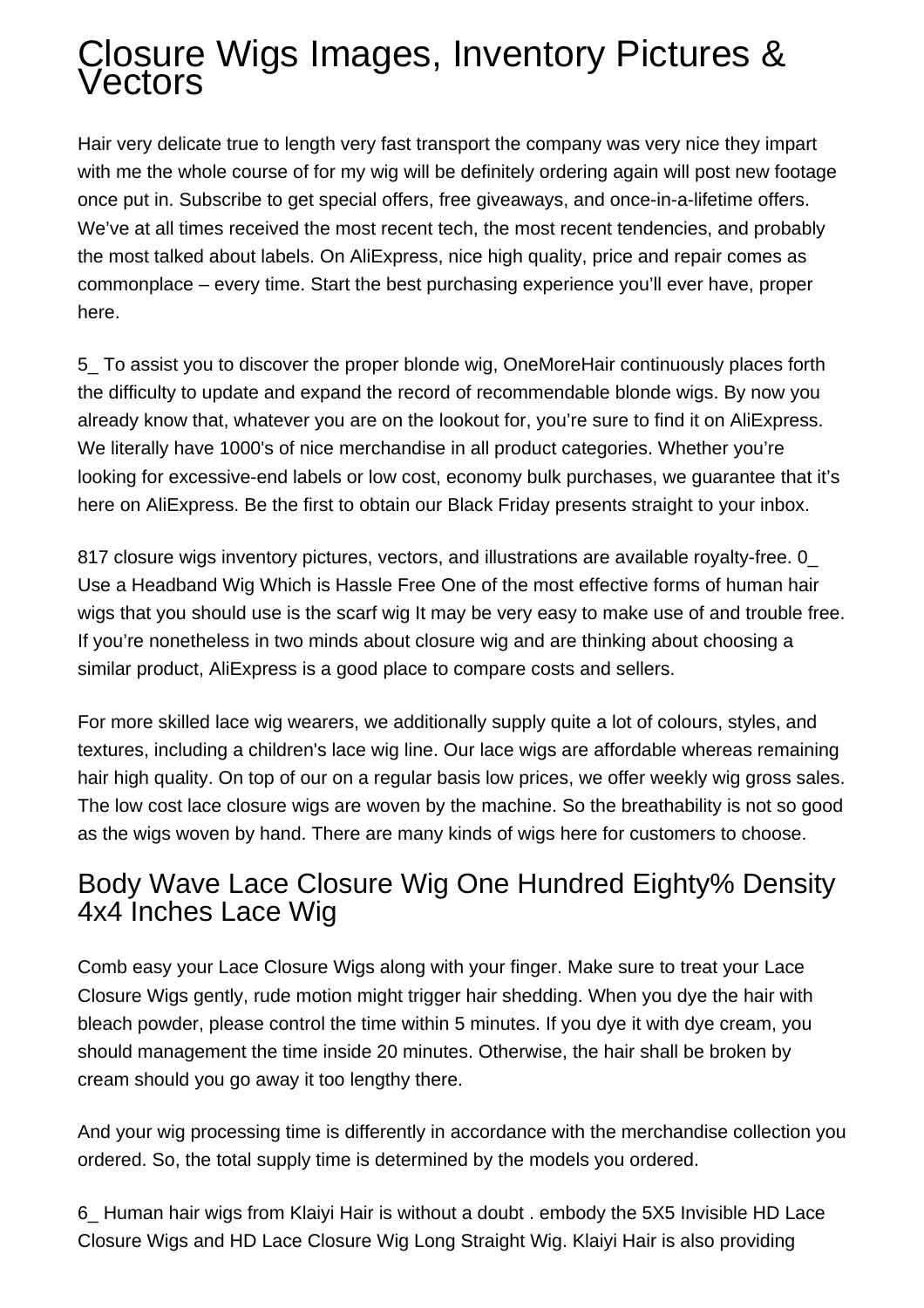blonde wig products . And, if you're new to AliExpress, we'll allow you to in on a secret. Just earlier than you click 'purchase now' in the transaction course of, take a second to check for coupons – and you'll save even more. You can find retailer coupons, AliExpress coupons or you possibly can collect coupons every day by taking part in video games on the AliExpress app. And, as most of our sellers provide free delivery – we expect you'll agree that you're getting this closure wig at top-of-the-line costs on-line.

HD lace solely has one shade out there which is clear. Closures can be found in many different types, including three-part, middle half, and free part. Three-part closures let you part your hair in three other ways. Middle half closures solely give you one styling choice as you possibly can solely part the hair within the middle.

Then put hair conditioner equally on the hair for five minutes. Hair conditioner may be very needed each time if you wash your hair! We recommend you to use top quality hair conditioner.

## Braided Wig: Handmade Ghana Weave With Closure Colour Black Preorder **Only**

We'll help you to work out whether or not it's value paying further for a high-end version or whether you're getting simply as good a deal by getting the cheaper merchandise. Every retailer and vendor is rated for customer support, value and high quality by actual customers. Plus you'll find out the store or particular person seller scores, as well as examine prices, transport and discount presents on the same product by reading comments and reviews left by customers. Every purchase is star-rated and sometimes has feedback left by previous prospects describing their transaction experience so you can buy with confidence each time. In short, you don't have to take our word for it – simply take heed to our hundreds of thousands of happy clients.

Doing the washing job nicely can better defend your Lace Closure Wigs and prolong the lifespan. A closure typically has a 4x4 Closure Wig patch positioned on the middle, front portion of the hairpiece. This kind of weave doesn't masks your head however solely covers the particular "horseshoe" zone within the center of your head. The patch materials that creates the illusion of a scalp could be made of lace or silk. Note that closures alone are usually used to close off an set up. This means you may have to purchase further hair bundles to acquire a full, voluminous wig since closures solely cowl a small portion of the top. For example, 4x4-inch lace closure is often bought together with 3 or four bundles of hair to complete a seamless look.

Free half closures let you part your hair nonetheless you please; this type is commonly extra preferred due to its versatility. 7\_ and the Straight Human Hair wigs with headbands. Klaiyi HD Lace wig is also an extremely in style item on the Klaiyi catalog. Customers can order the 5X5 Invisible HD Lace Closure wigs, the 5X5 HD . If the hair is wavy or curly fashion, we do not counsel to comb it.